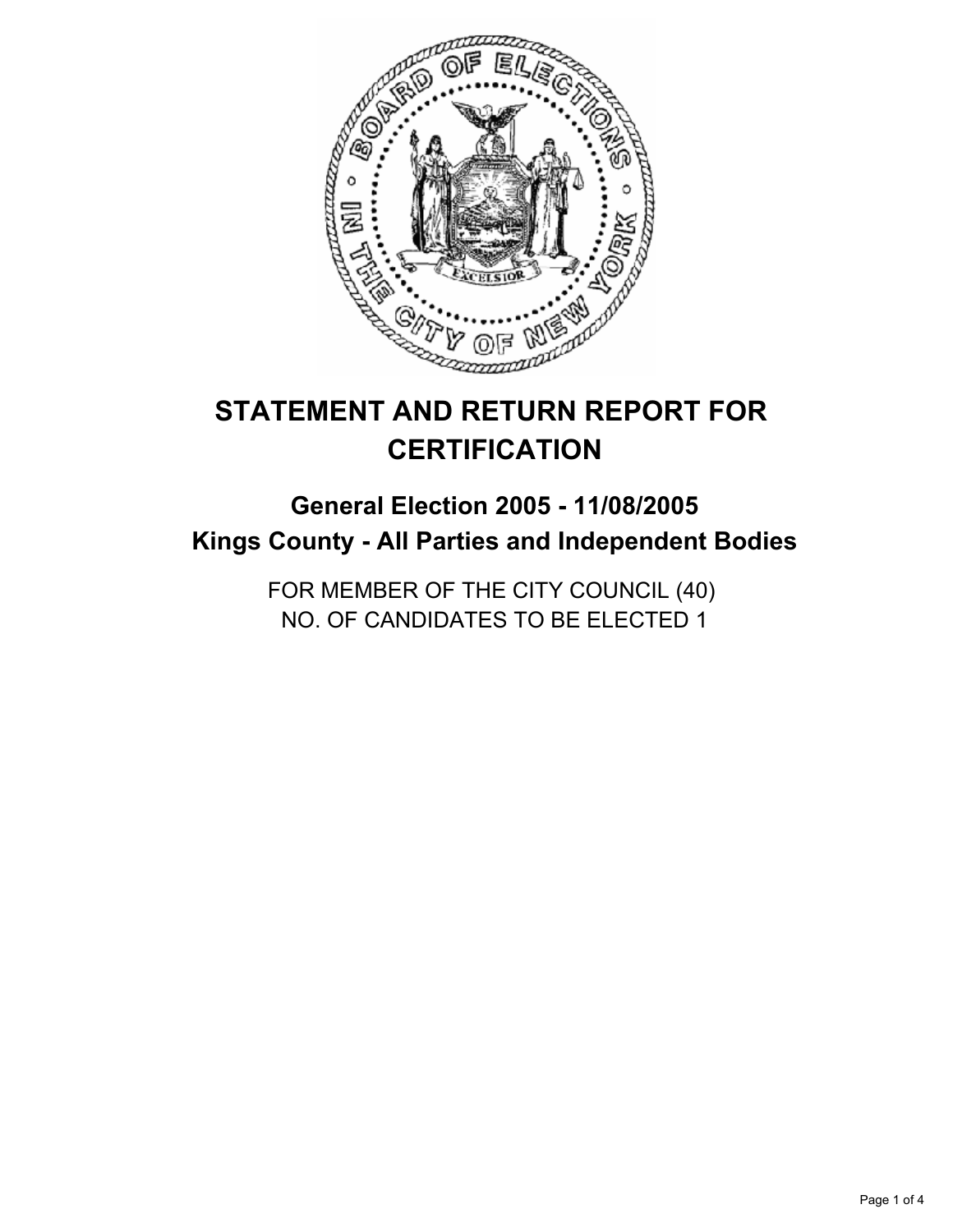

#### **ASSEMBLY DISTRICT 42**

| <b>PUBLIC COUNTER</b>              | 6,522 |
|------------------------------------|-------|
| <b>EMERGENCY</b>                   | 17    |
| ABSENTEE/MILITARY                  | 131   |
| AFFIDAVIT                          | 79    |
| <b>TOTAL BALLOTS</b>               | 6,749 |
| YVETTE D CLARKE (DEMOCRATIC)       | 4,135 |
| YVETTE D CLARKE (WORKING FAMILIES) | 342   |
| <b>TOTAL VOTES</b>                 | 4,477 |
| <b>UNRECORDED</b>                  | 2.272 |

#### **ASSEMBLY DISTRICT 43**

| <b>PUBLIC COUNTER</b>              | 7,377 |
|------------------------------------|-------|
| <b>EMERGENCY</b>                   | 11    |
| ABSENTEE/MILITARY                  | 130   |
| AFFIDAVIT                          | 82    |
| <b>TOTAL BALLOTS</b>               | 7,600 |
| YVETTE D CLARKE (DEMOCRATIC)       | 4,681 |
| YVETTE D CLARKE (WORKING FAMILIES) | 382   |
| <b>TOTAL VOTES</b>                 | 5,063 |
| <b>UNRECORDED</b>                  | 2.537 |

#### **ASSEMBLY DISTRICT 44**

| PUBLIC COUNTER                     | 2,519 |
|------------------------------------|-------|
| <b>EMERGENCY</b>                   | 28    |
| ABSENTEE/MILITARY                  | 52    |
| AFFIDAVIT                          | 25    |
| <b>TOTAL BALLOTS</b>               | 2,624 |
| YVETTE D CLARKE (DEMOCRATIC)       | 1,414 |
| YVETTE D CLARKE (WORKING FAMILIES) | 220   |
| <b>TOTAL VOTES</b>                 | 1,634 |
| <b>UNRECORDED</b>                  | 990   |

#### **ASSEMBLY DISTRICT 57**

| <b>PUBLIC COUNTER</b>              | 1,064 |
|------------------------------------|-------|
| <b>EMERGENCY</b>                   |       |
| ABSENTEE/MILITARY                  | 10    |
| AFFIDAVIT                          | 9     |
| <b>TOTAL BALLOTS</b>               | 1,083 |
| YVETTE D CLARKE (DEMOCRATIC)       | 678   |
| YVETTE D CLARKE (WORKING FAMILIES) | 52    |
| <b>TOTAL VOTES</b>                 | 730   |
| <b>UNRECORDED</b>                  | 353   |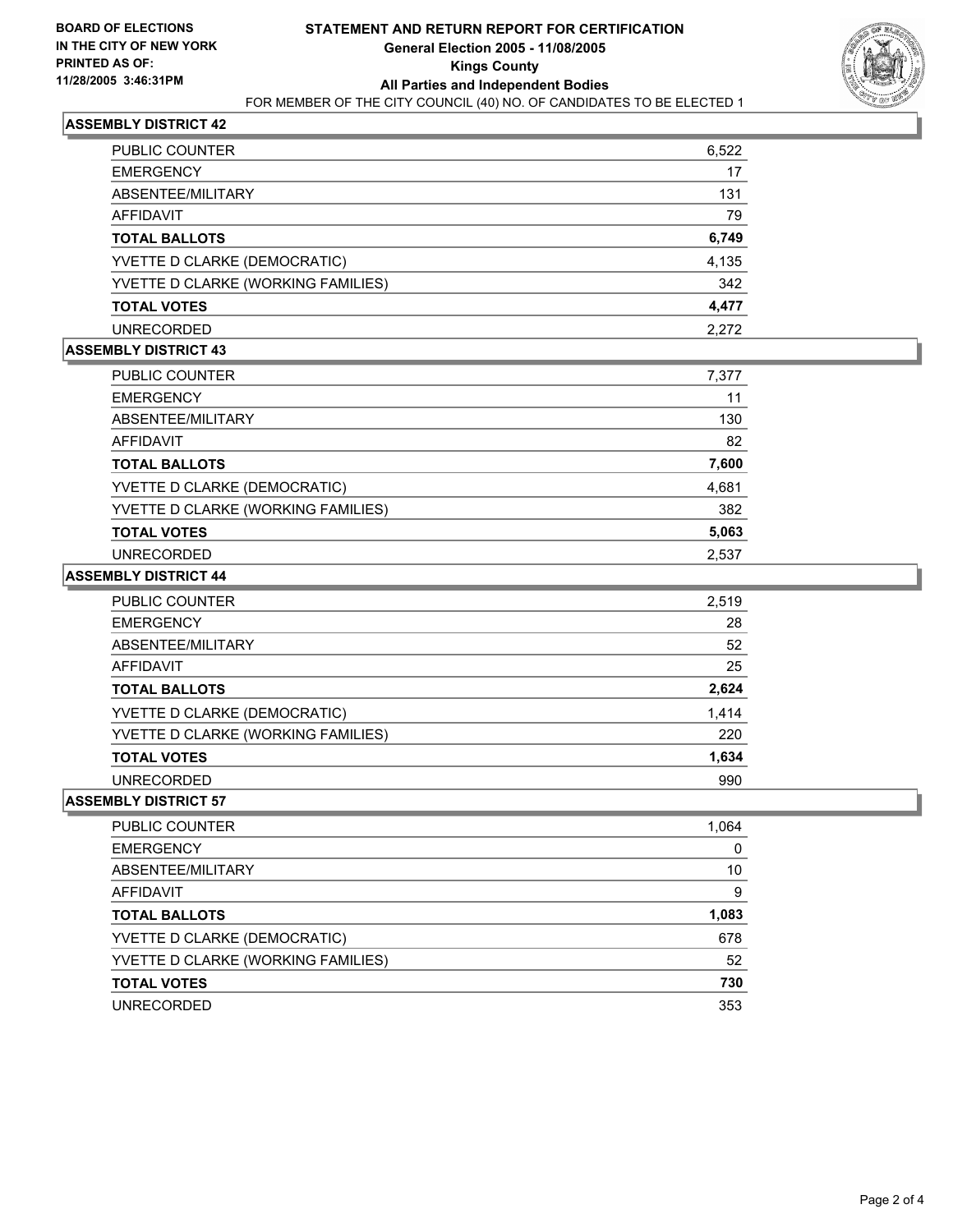![](_page_2_Picture_2.jpeg)

#### **ASSEMBLY DISTRICT 58**

| <b>PUBLIC COUNTER</b>              | 88 |
|------------------------------------|----|
| <b>EMERGENCY</b>                   |    |
| ABSENTEE/MILITARY                  |    |
| AFFIDAVIT                          |    |
| <b>TOTAL BALLOTS</b>               | 88 |
| YVETTE D CLARKE (DEMOCRATIC)       | 58 |
| YVETTE D CLARKE (WORKING FAMILIES) |    |
| <b>TOTAL VOTES</b>                 | 61 |
| <b>UNRECORDED</b>                  | 27 |